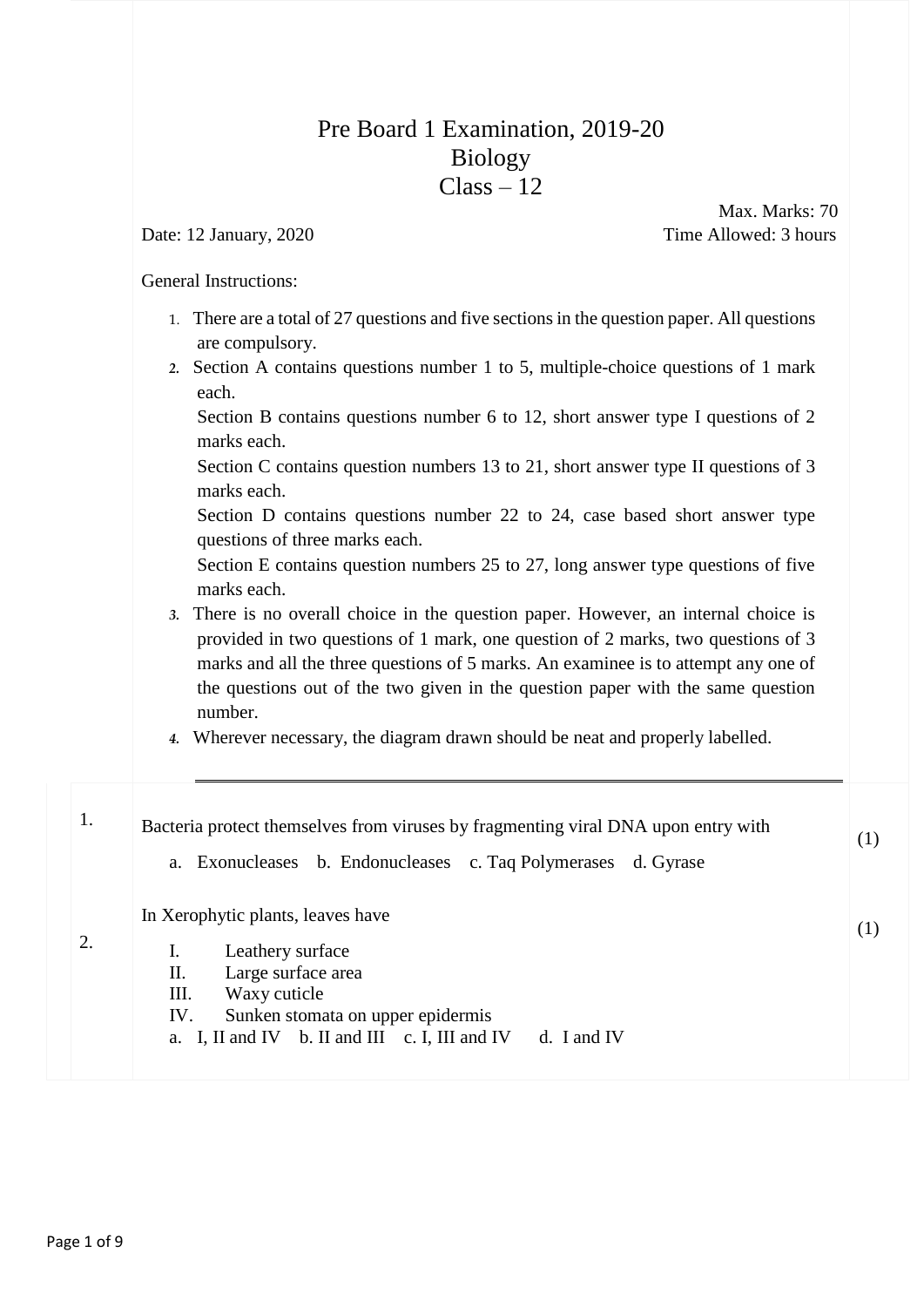| 3. | Which of the following sets represents the egg apparatus in angiosperms?                                                                               | (1) |  |  |  |  |
|----|--------------------------------------------------------------------------------------------------------------------------------------------------------|-----|--|--|--|--|
|    | a. Ovum and antipodals b. Ovum and Synergids<br>c. Ovum, Synergids and polar<br>d. Ovum, Antipodals and Synergids.<br>nuclei                           |     |  |  |  |  |
|    | <b>OR</b>                                                                                                                                              |     |  |  |  |  |
|    | Which one of the following events is correctly matched with the time period in a normal<br>menstrual cycle?                                            |     |  |  |  |  |
|    | a. Release of egg: $5th$ day<br>b. Endometrium regenerates: 5-10 days<br>c. Endometrium secretes nutrients for implantation 11-18 days.                |     |  |  |  |  |
|    | d. Rise in progesterone level: 1-15 days                                                                                                               |     |  |  |  |  |
| 4. | Anil is colour-blind. What is the chance of his son inheriting colour-blindness from him?<br>b. 50%<br>c. $100\%$<br>d. 75%<br>0%<br>a.                | (1) |  |  |  |  |
|    |                                                                                                                                                        |     |  |  |  |  |
| 5  | Malignant tertian Malaria is caused by<br>a. Plasmodium malariae<br>b. Plasmodium ovale<br>c. Plasmodium vivax<br>d. Plasmodium falciparum             | (1) |  |  |  |  |
|    | <b>OR</b>                                                                                                                                              |     |  |  |  |  |
|    | Which of the following groups contains biofertilisers?                                                                                                 |     |  |  |  |  |
|    | a. Nostoc, Anabaena, Phytophthora<br>b. Azotobacter, Nostoc, Groundnut<br>c. Azolla, Azospirillum, Ulothrix<br>d. Anabaena, Azotobacter, Azospirillium |     |  |  |  |  |
|    |                                                                                                                                                        |     |  |  |  |  |
|    |                                                                                                                                                        |     |  |  |  |  |
|    |                                                                                                                                                        |     |  |  |  |  |
|    |                                                                                                                                                        |     |  |  |  |  |
|    | <b>SECTION B</b>                                                                                                                                       |     |  |  |  |  |
|    | Question numbers 6 to 12 carry two marks each.                                                                                                         |     |  |  |  |  |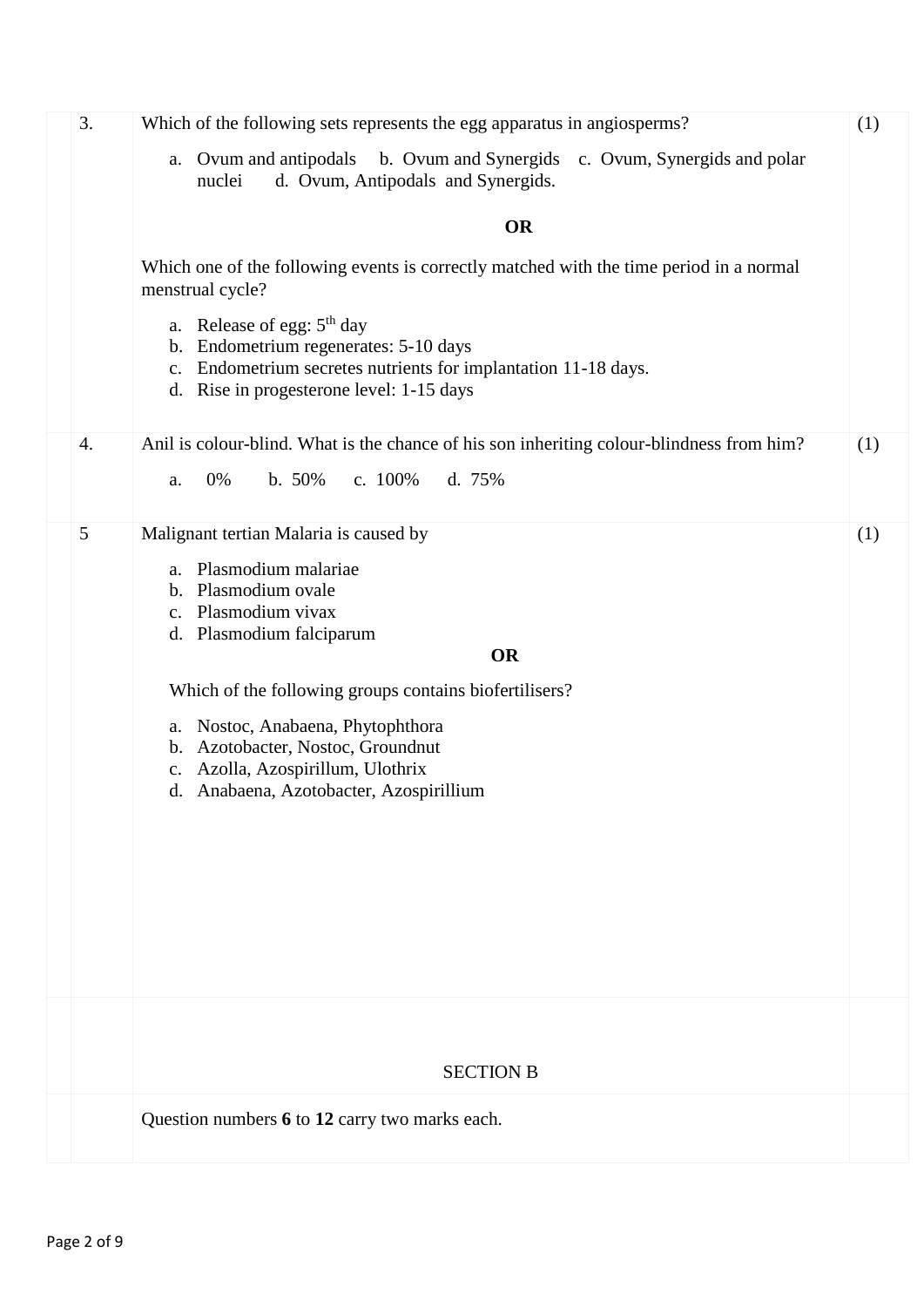| 6.  | What are the two core technologies that enabled the birth of modern biotechnology?<br>(2)                                                                                                                                                                                                    |     |  |  |  |  |  |
|-----|----------------------------------------------------------------------------------------------------------------------------------------------------------------------------------------------------------------------------------------------------------------------------------------------|-----|--|--|--|--|--|
|     | <b>OR</b>                                                                                                                                                                                                                                                                                    |     |  |  |  |  |  |
|     | What is meant by continuous culture system? What is its advantage?                                                                                                                                                                                                                           |     |  |  |  |  |  |
| 7.  | Demand for mushroom as food has led to its culturing on a large scale. Similarly, it is<br>(2)<br>perceived that microbes too would become acceptable as food. Identify a microbe, which can<br>be cultured as a food source and give the applicability of its culture in the given context. |     |  |  |  |  |  |
| 8.  | a. Patients who have undergone myocardial infarction are given clot buster. Mention the clot<br>buster administered and its microbial source.                                                                                                                                                | (2) |  |  |  |  |  |
|     | b. A person recuperating from illness is advised to have curd regularly. Why?                                                                                                                                                                                                                |     |  |  |  |  |  |
| 9.  | Fill in the spaces a, b, c and d in the following table of contraceptive devices and the methods<br>of contraception.                                                                                                                                                                        | (2) |  |  |  |  |  |
|     | Multiload 375<br>A                                                                                                                                                                                                                                                                           |     |  |  |  |  |  |
|     | Non - medicated IUD<br>B<br>$\mathcal{C}$<br>Barrier (method) used by                                                                                                                                                                                                                        |     |  |  |  |  |  |
|     | females                                                                                                                                                                                                                                                                                      |     |  |  |  |  |  |
|     | D<br>Progestasert                                                                                                                                                                                                                                                                            |     |  |  |  |  |  |
| 10. | It is a common sight in villages where cattle egrets and the grazing cattle are found in close<br>association. What kind of interaction do they show? Explain. Give an example of such an<br>interaction from plants.                                                                        | (2) |  |  |  |  |  |
|     | <b>OR</b>                                                                                                                                                                                                                                                                                    |     |  |  |  |  |  |
|     | A farmer maintained beehives in his Brassica field during its flowering season. How will he<br>be benefited?                                                                                                                                                                                 |     |  |  |  |  |  |
| 11. | State the Mendelian principle which can be derived from a dihybrid cross and not from<br>monohybrid cross.                                                                                                                                                                                   | (2) |  |  |  |  |  |
| 12. | Comment upon the mode of pollination in Vallisneria and Eichhornia, which have emergent<br>flowers.                                                                                                                                                                                          | (2) |  |  |  |  |  |
|     |                                                                                                                                                                                                                                                                                              |     |  |  |  |  |  |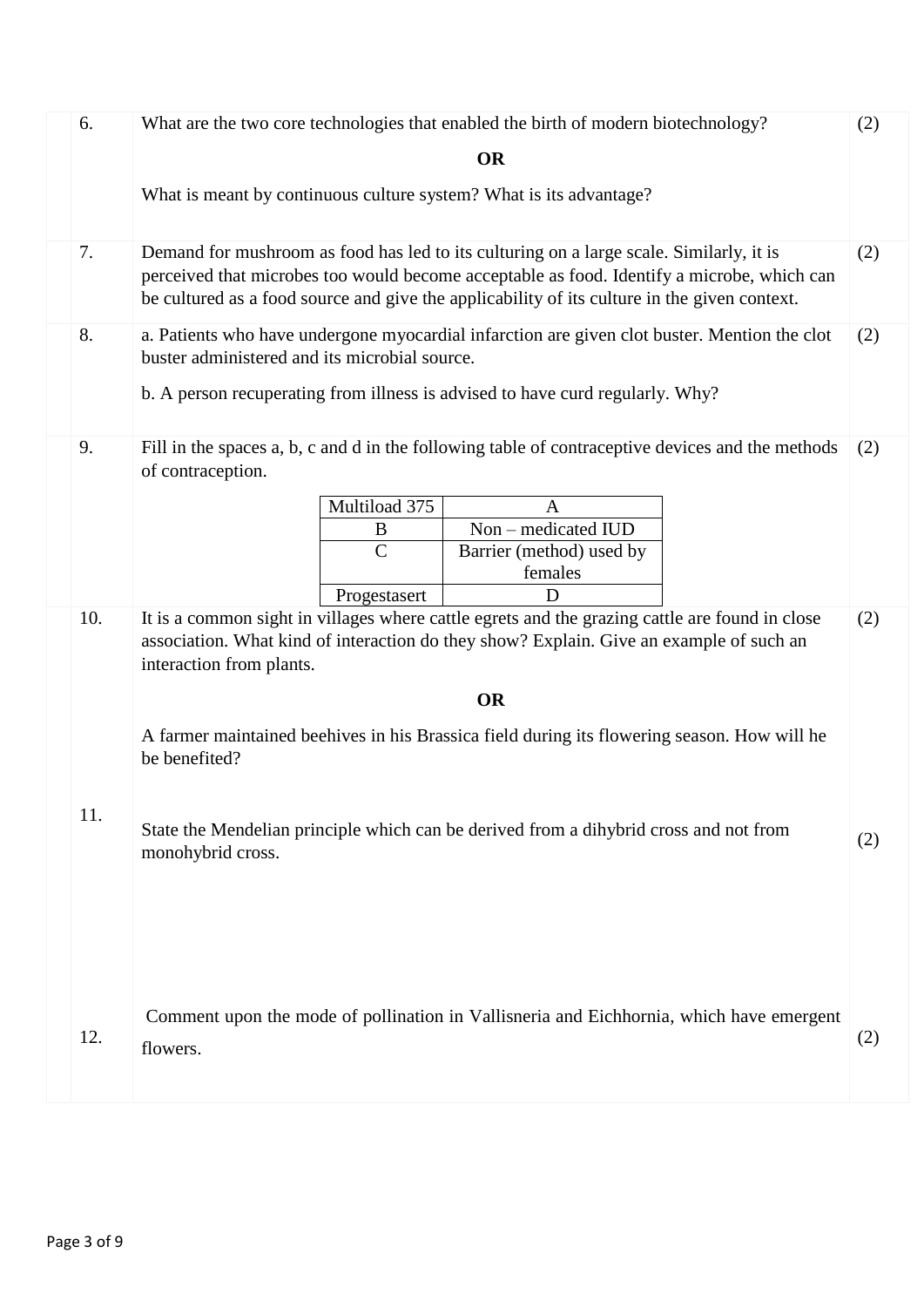|     | <b>SECTION-C</b>                                                                                                                                                                                                                                                                                                                                                                                                                                                                                                                                                                    |       |  |  |  |  |
|-----|-------------------------------------------------------------------------------------------------------------------------------------------------------------------------------------------------------------------------------------------------------------------------------------------------------------------------------------------------------------------------------------------------------------------------------------------------------------------------------------------------------------------------------------------------------------------------------------|-------|--|--|--|--|
| 13. | Question numbers 13 to 21 carry three marks each:<br>(a) In pBR322, foreign DNA has to be introduced in tet <sup>R</sup> region. From the restriction enzymes<br>given below, which one should be used and why:<br>PvuI, EcoRI, BamHI<br>(b) Give reasons, why the other two enzymes cannot be used.                                                                                                                                                                                                                                                                                | (3)   |  |  |  |  |
| 14. | a. Differentiate between the first trophic level of a DFC and GFC.<br>b. Mention the two aspects of primary productivity.<br><b>OR</b><br>Explain the different steps involved in the secondary treatment of sewage.                                                                                                                                                                                                                                                                                                                                                                | (3)   |  |  |  |  |
| 15. | a. How are normal cells transformed into cancerous cells?                                                                                                                                                                                                                                                                                                                                                                                                                                                                                                                           | (3)   |  |  |  |  |
|     | b. Mention the difference between the viral oncogenes and cellular oncogenes                                                                                                                                                                                                                                                                                                                                                                                                                                                                                                        |       |  |  |  |  |
| 16. | Read the following base sequence of a certain DNA strand and answer the questions that<br>follow:<br>T<br>$\mathbf T$<br>$\mathbf C$<br>G<br>A<br>A<br>A<br>A<br>A<br>A<br>T<br>$\mathbf T$<br>T<br>$\overline{C}$<br>T<br>$\mathbf T$<br>$\mathbf T$<br>G<br>$\mathbf{A}$<br>$\mathbf{A}$<br>a. What is called a palindrome sequence of DNA?<br>b. Write the palindrome nucleotide sequence shown in the DNA strand given and<br>mention the enzyme that will recognize such a sequence.<br>State the significance of enzymes that identify palindrome nucleotide sequences.<br>c. | (3)   |  |  |  |  |
| 17. | Bring out the difference between alpha-thalassemia and beta-thalassemia.                                                                                                                                                                                                                                                                                                                                                                                                                                                                                                            | $[3]$ |  |  |  |  |
|     | Describe any three methods of vector less transfer of rDNA into host cells.                                                                                                                                                                                                                                                                                                                                                                                                                                                                                                         |       |  |  |  |  |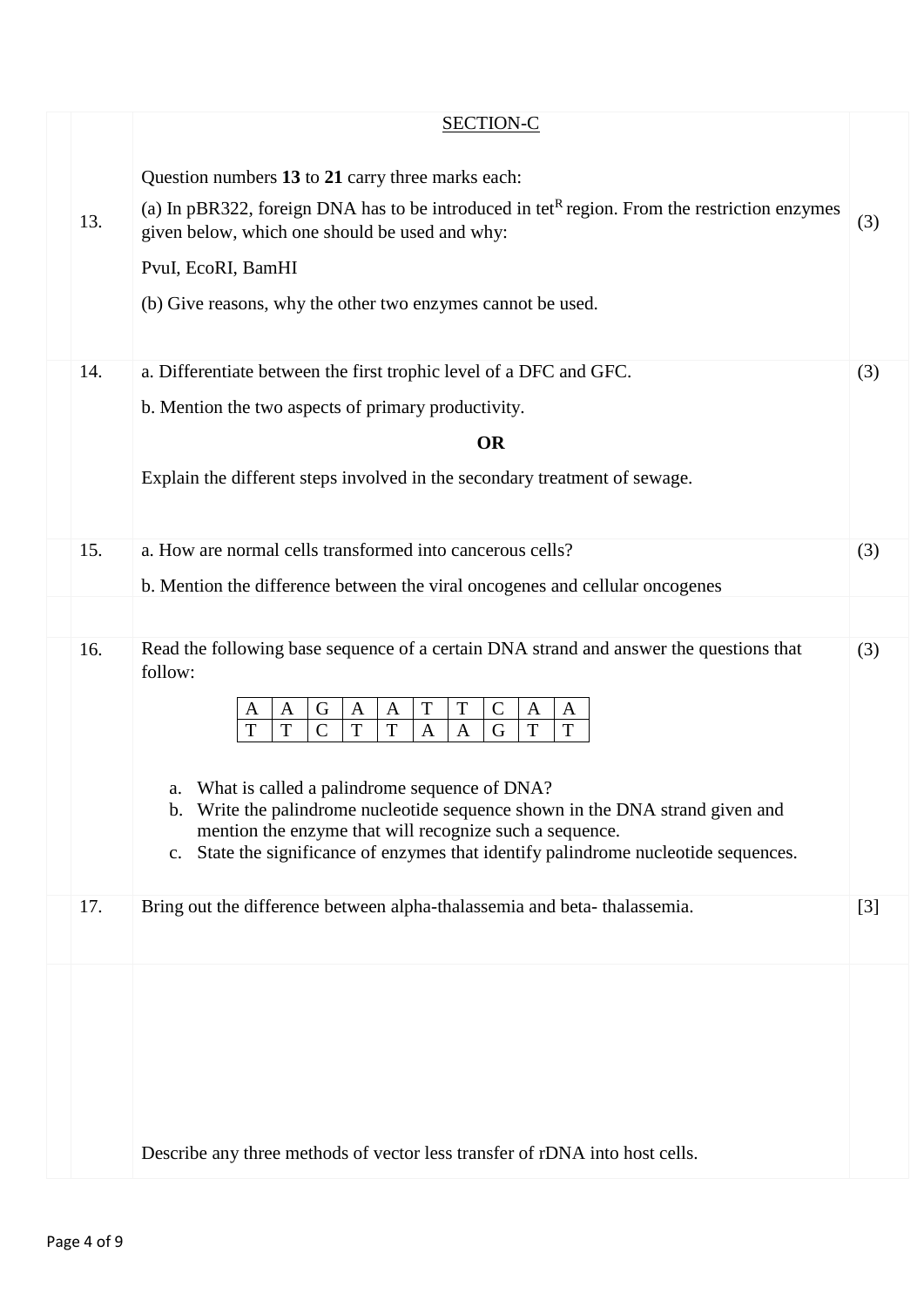| 18. |                                                                                                                                     |                                                                                                                                                                                                                           | <b>OR</b>                                            |             |                                                                                              | $[3]$             |  |
|-----|-------------------------------------------------------------------------------------------------------------------------------------|---------------------------------------------------------------------------------------------------------------------------------------------------------------------------------------------------------------------------|------------------------------------------------------|-------------|----------------------------------------------------------------------------------------------|-------------------|--|
|     | How does catalytic converter function in an automobile?<br>a.                                                                       |                                                                                                                                                                                                                           |                                                      |             |                                                                                              |                   |  |
|     | The entire fleet of public transport in Delhi switched over to new fuel.<br>$\mathbf b$ .<br>Write the full name of the fuel.<br>1. |                                                                                                                                                                                                                           |                                                      |             |                                                                                              |                   |  |
|     | ii.                                                                                                                                 | Why it is preferred to the other conventional fuels?                                                                                                                                                                      |                                                      |             |                                                                                              |                   |  |
| 19. |                                                                                                                                     | Illustrate by giving a specific example.                                                                                                                                                                                  |                                                      |             | A person is born with a hereditary disease; suggest the possible corrective method for it.   | $\lceil 3 \rceil$ |  |
|     |                                                                                                                                     |                                                                                                                                                                                                                           | <b>OR</b>                                            |             |                                                                                              |                   |  |
|     |                                                                                                                                     |                                                                                                                                                                                                                           |                                                      |             |                                                                                              |                   |  |
|     |                                                                                                                                     | A 17-year-old boy is suffering from high fever with profuse sweating and chills. Choose the<br>correct option from the following diseases, which explains these symptoms, and rule out the<br>rest with adequate reasons. |                                                      |             |                                                                                              |                   |  |
|     | A. Typhoid<br>B. Viral fever                                                                                                        |                                                                                                                                                                                                                           |                                                      |             |                                                                                              |                   |  |
| 20. | C. Malaria                                                                                                                          |                                                                                                                                                                                                                           |                                                      |             | Cow dung and water is mixed and the slurry is fed into the biogas plant for digestion by     | $\lceil 3 \rceil$ |  |
|     |                                                                                                                                     |                                                                                                                                                                                                                           |                                                      |             | microbes. The person performing the process shares that there is no need to provide inoculum |                   |  |
|     |                                                                                                                                     | most active and effective?                                                                                                                                                                                                |                                                      |             | for it, why? What is the role of microbes at the source? Under which condition will they be  |                   |  |
|     |                                                                                                                                     |                                                                                                                                                                                                                           |                                                      |             |                                                                                              |                   |  |
| 21. |                                                                                                                                     |                                                                                                                                                                                                                           | Identify a, b, c, d, e and f in the following table: |             |                                                                                              | $[3]$             |  |
|     |                                                                                                                                     |                                                                                                                                                                                                                           |                                                      |             |                                                                                              |                   |  |
|     |                                                                                                                                     | Organism                                                                                                                                                                                                                  | <b>Bioactive</b><br>molecule                         | Use         |                                                                                              |                   |  |
|     |                                                                                                                                     |                                                                                                                                                                                                                           |                                                      |             |                                                                                              |                   |  |
|     |                                                                                                                                     | <b>Monascus</b><br>purpureus                                                                                                                                                                                              | $\mathbf{A}$                                         | B           |                                                                                              |                   |  |
|     |                                                                                                                                     | $\mathcal{C}$                                                                                                                                                                                                             | D                                                    | Antibiotic  |                                                                                              |                   |  |
|     |                                                                                                                                     | E                                                                                                                                                                                                                         | Cyclosporin A                                        | $\mathbf F$ |                                                                                              |                   |  |
|     |                                                                                                                                     |                                                                                                                                                                                                                           |                                                      |             |                                                                                              |                   |  |
|     |                                                                                                                                     |                                                                                                                                                                                                                           |                                                      |             |                                                                                              |                   |  |
|     |                                                                                                                                     |                                                                                                                                                                                                                           |                                                      |             |                                                                                              |                   |  |
|     |                                                                                                                                     |                                                                                                                                                                                                                           |                                                      |             |                                                                                              |                   |  |
|     |                                                                                                                                     |                                                                                                                                                                                                                           |                                                      |             |                                                                                              |                   |  |
|     |                                                                                                                                     |                                                                                                                                                                                                                           | $SECTION - D$                                        |             |                                                                                              |                   |  |
|     |                                                                                                                                     |                                                                                                                                                                                                                           |                                                      |             |                                                                                              |                   |  |
| 22. |                                                                                                                                     |                                                                                                                                                                                                                           |                                                      |             |                                                                                              | $[3]$             |  |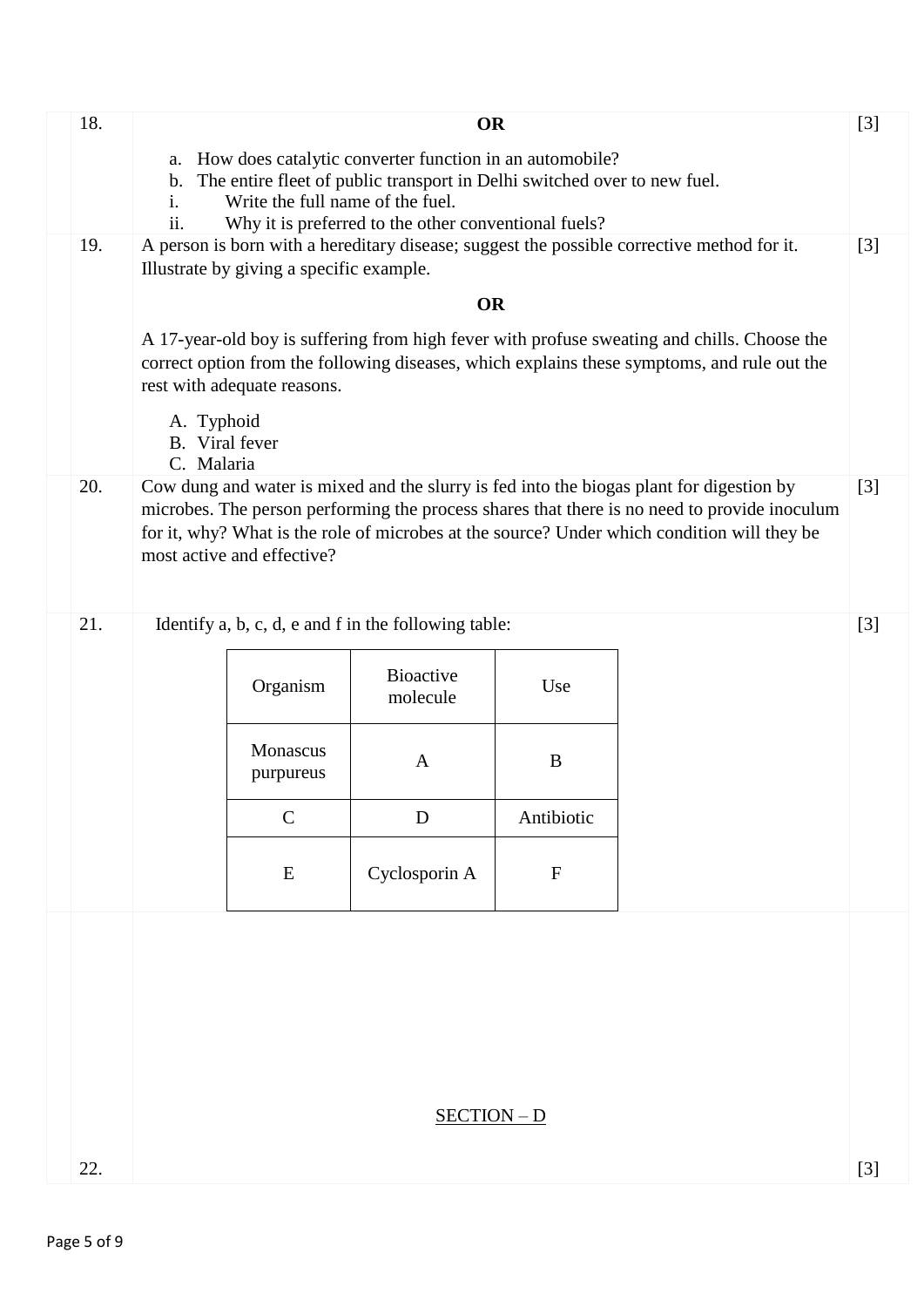|     | a. What modification is done on the Ti plasmid of Agrobacterium tumefaciens to convert it<br>into a cloning vector?                                                                                                                                                                                                                                                                                                                                                          |       |
|-----|------------------------------------------------------------------------------------------------------------------------------------------------------------------------------------------------------------------------------------------------------------------------------------------------------------------------------------------------------------------------------------------------------------------------------------------------------------------------------|-------|
| 23. | b. Why are those restriction enzymes, which cut the DNA strands a little away from the<br>centre of the recognition site, more useful in construction of recombinant DNA?                                                                                                                                                                                                                                                                                                    | $[3]$ |
|     | a. Ecological succession is faster in a fire-devastated forest than on a bare rock. Justify the<br>statement.                                                                                                                                                                                                                                                                                                                                                                |       |
|     | b. How do the pioneer species on a bare rock pave way to the next stage?                                                                                                                                                                                                                                                                                                                                                                                                     |       |
| 24. | a. A male honeybee (drone) has no father, but has a grandfather. Justify the statement.                                                                                                                                                                                                                                                                                                                                                                                      | $[3]$ |
|     | b. State the law of Mendel, which is universally acceptable without any exception.                                                                                                                                                                                                                                                                                                                                                                                           |       |
|     | <b>SECTION E</b>                                                                                                                                                                                                                                                                                                                                                                                                                                                             |       |
| 25. | a. What are the advantages of breeding for disease-resistance in plants?                                                                                                                                                                                                                                                                                                                                                                                                     | [5]   |
|     | b. How are evaluation and testing of a new crop variety carried out?                                                                                                                                                                                                                                                                                                                                                                                                         |       |
|     | <b>OR</b>                                                                                                                                                                                                                                                                                                                                                                                                                                                                    |       |
|     | Why should biological control of pests and pathogens be preferred to the conventional<br>a.<br>use of chemical pesticides?                                                                                                                                                                                                                                                                                                                                                   |       |
|     | b. Explain how the following microbes act as biocontrol agents?<br>Bacillus thuringiensis<br>1.<br>Nucleopolyhedrovirus<br>11.                                                                                                                                                                                                                                                                                                                                               |       |
| 26. | Citing lake as an example of a simple aquatic ecosystem, interpret how various functions of<br>this ecosystem are carried out. Make a food chain that is functional in this ecosystem.                                                                                                                                                                                                                                                                                       | [5]   |
|     | <b>OR</b>                                                                                                                                                                                                                                                                                                                                                                                                                                                                    |       |
|     | Colonization of a rocky terrain is a natural process. Mention the group of organisms,<br>a.<br>which invade this area first. Give an example.<br>b. Over the years, it has been observed that some of the lakes are disappearing due to<br>urbanization. In absence of human interference, depict by making a flow-chart, how<br>do the successional series progress from hydric to mesic condition.<br>c. Identify the climax community of hydrarch and xerarch succession. |       |
|     | a. Write the three hypotheses for explaining why tropics show greater levels of species                                                                                                                                                                                                                                                                                                                                                                                      |       |
|     | richness or biodiversity.                                                                                                                                                                                                                                                                                                                                                                                                                                                    | [5]   |
|     | b. What are Ramsar sites? What is meant by 'wise use' of Ramsar philosophy?                                                                                                                                                                                                                                                                                                                                                                                                  |       |
|     |                                                                                                                                                                                                                                                                                                                                                                                                                                                                              |       |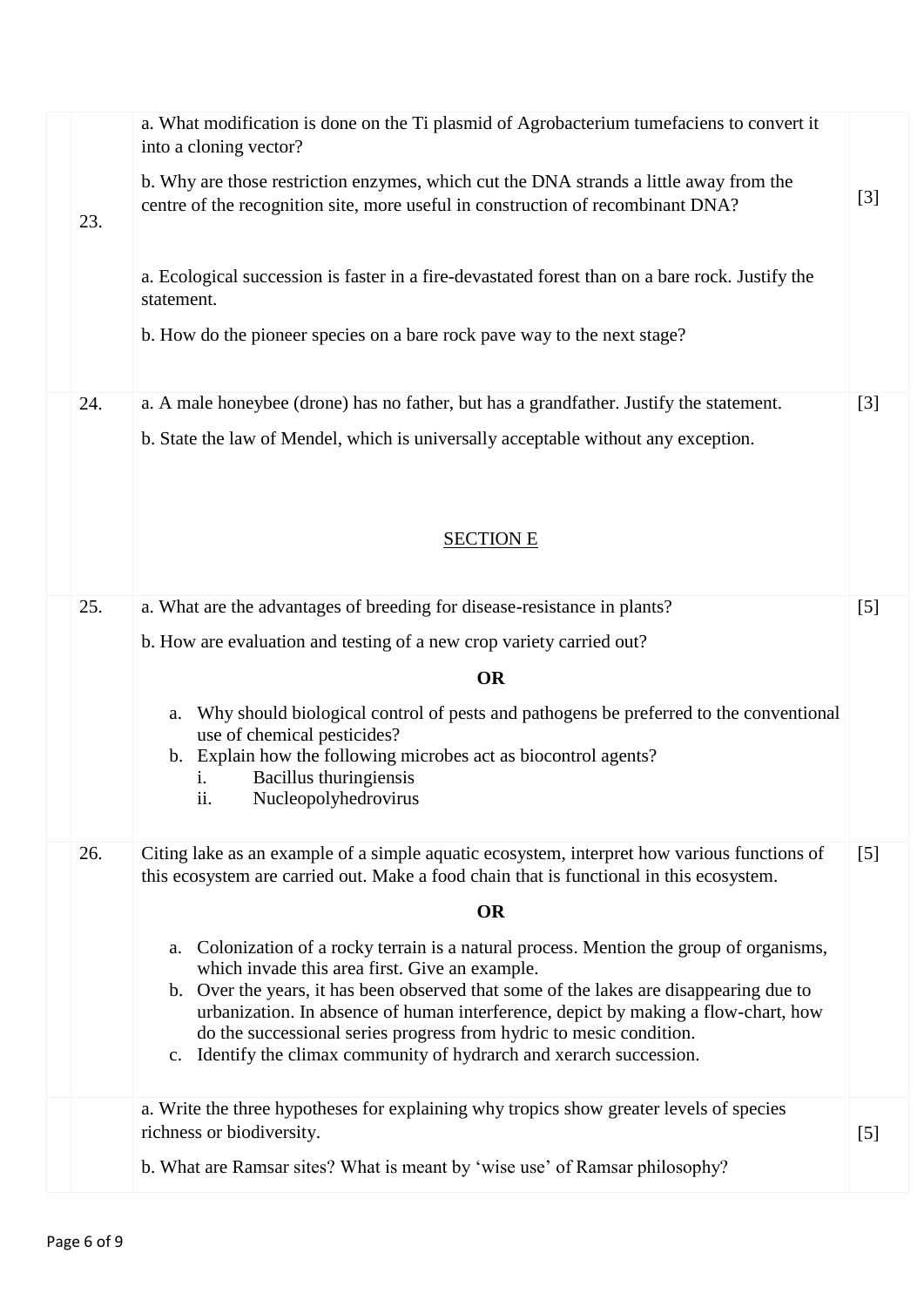| 27. | <b>OR</b>                                                                                                                                                                                                                                                                                                                                                                                                                               |  |
|-----|-----------------------------------------------------------------------------------------------------------------------------------------------------------------------------------------------------------------------------------------------------------------------------------------------------------------------------------------------------------------------------------------------------------------------------------------|--|
|     | A segment of DNA, GCC AGG GGG ATG was translated into an oligopeptide arginine -<br>serine - proline - tyrosine<br>$\mathbf{i}$ .<br>Write the codons for these four amino acids.<br>ii.<br>If the first adenine in the DNA segment is substituted by guanine.<br>a. What will be the mRNA transcribed by it?<br>b. What will be the sequence of amino acids in the new oligopeptide?<br>c. Write the anticodons for these amino acids. |  |
|     |                                                                                                                                                                                                                                                                                                                                                                                                                                         |  |
|     |                                                                                                                                                                                                                                                                                                                                                                                                                                         |  |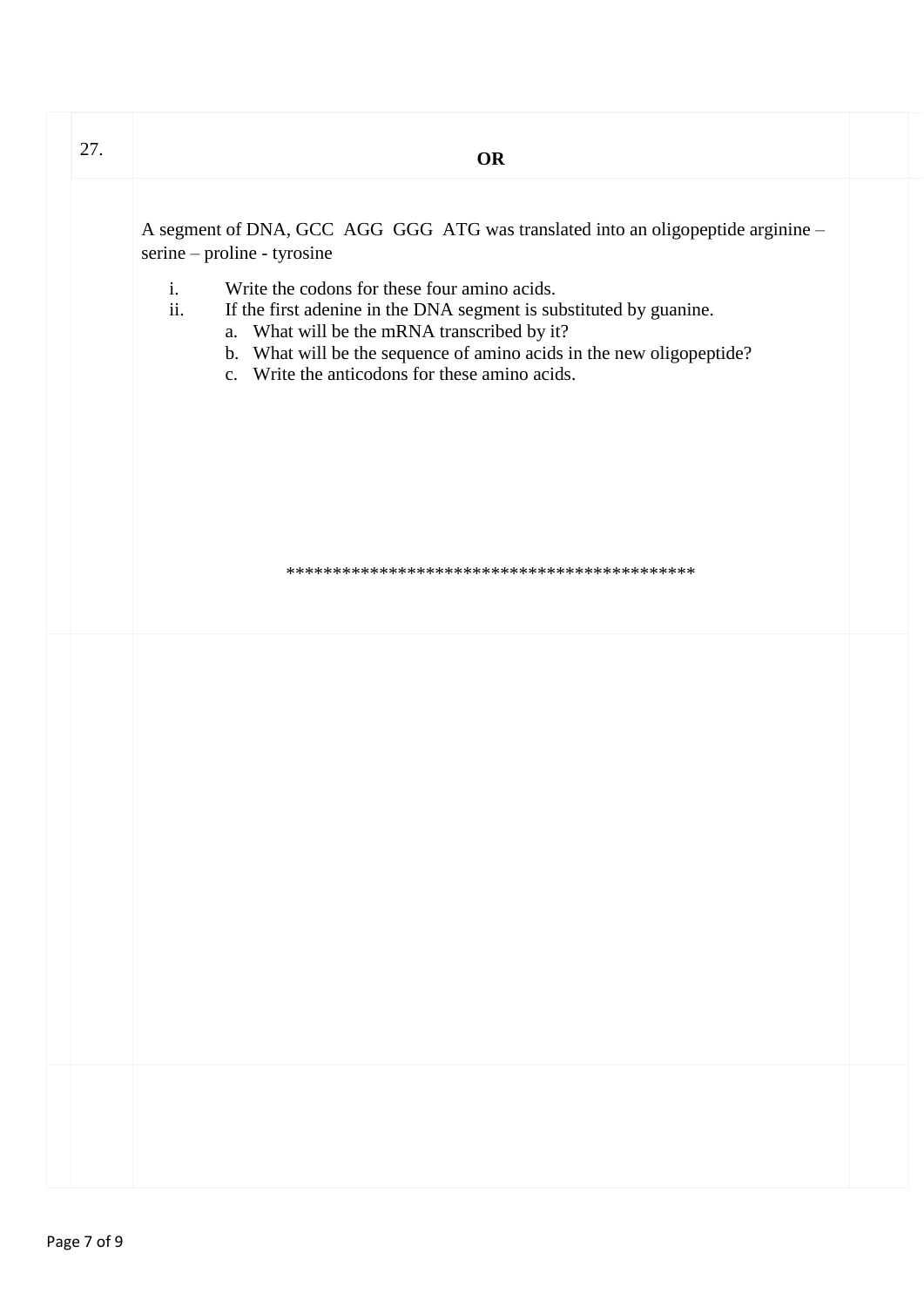| 25. |                                                                                                                                     |       |
|-----|-------------------------------------------------------------------------------------------------------------------------------------|-------|
|     |                                                                                                                                     |       |
| 26. |                                                                                                                                     |       |
|     |                                                                                                                                     | $[5]$ |
|     |                                                                                                                                     |       |
|     |                                                                                                                                     |       |
|     |                                                                                                                                     |       |
|     |                                                                                                                                     |       |
|     |                                                                                                                                     | $[5]$ |
|     |                                                                                                                                     |       |
|     |                                                                                                                                     |       |
|     |                                                                                                                                     |       |
| 27. | Draw a labelled longitudinal sectional view of an albuminous 'seed'.<br>a)<br>How are seeds advantageous to flowering plants?<br>b) |       |
|     | Name the process involved in the production of nematode resistant tobacco plants,<br>c)                                             |       |
|     | using genetic engineering. Explain the strategy adopted to develop such plants.                                                     |       |
|     | ${\sf OR}$                                                                                                                          |       |